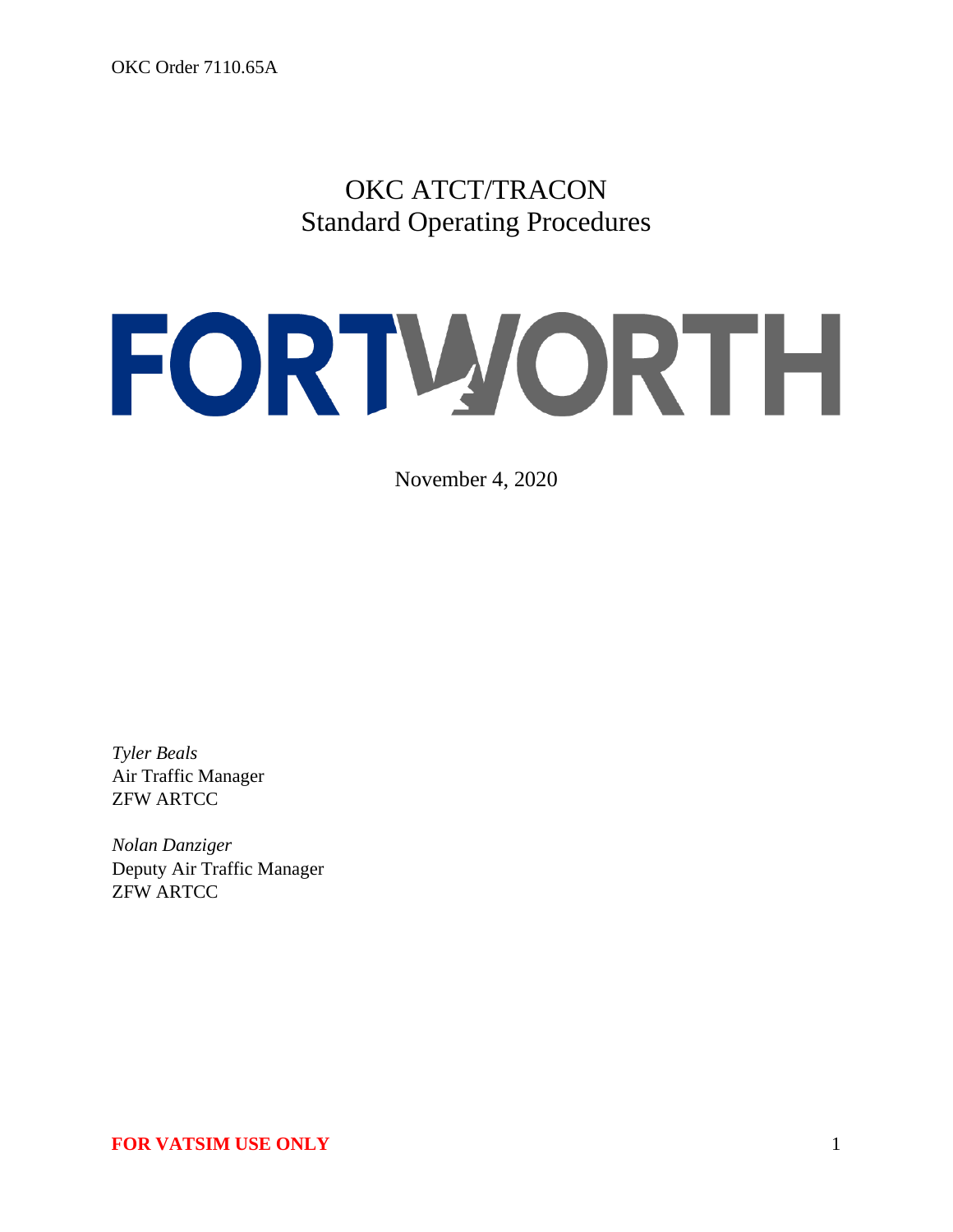Intentionally Left Blank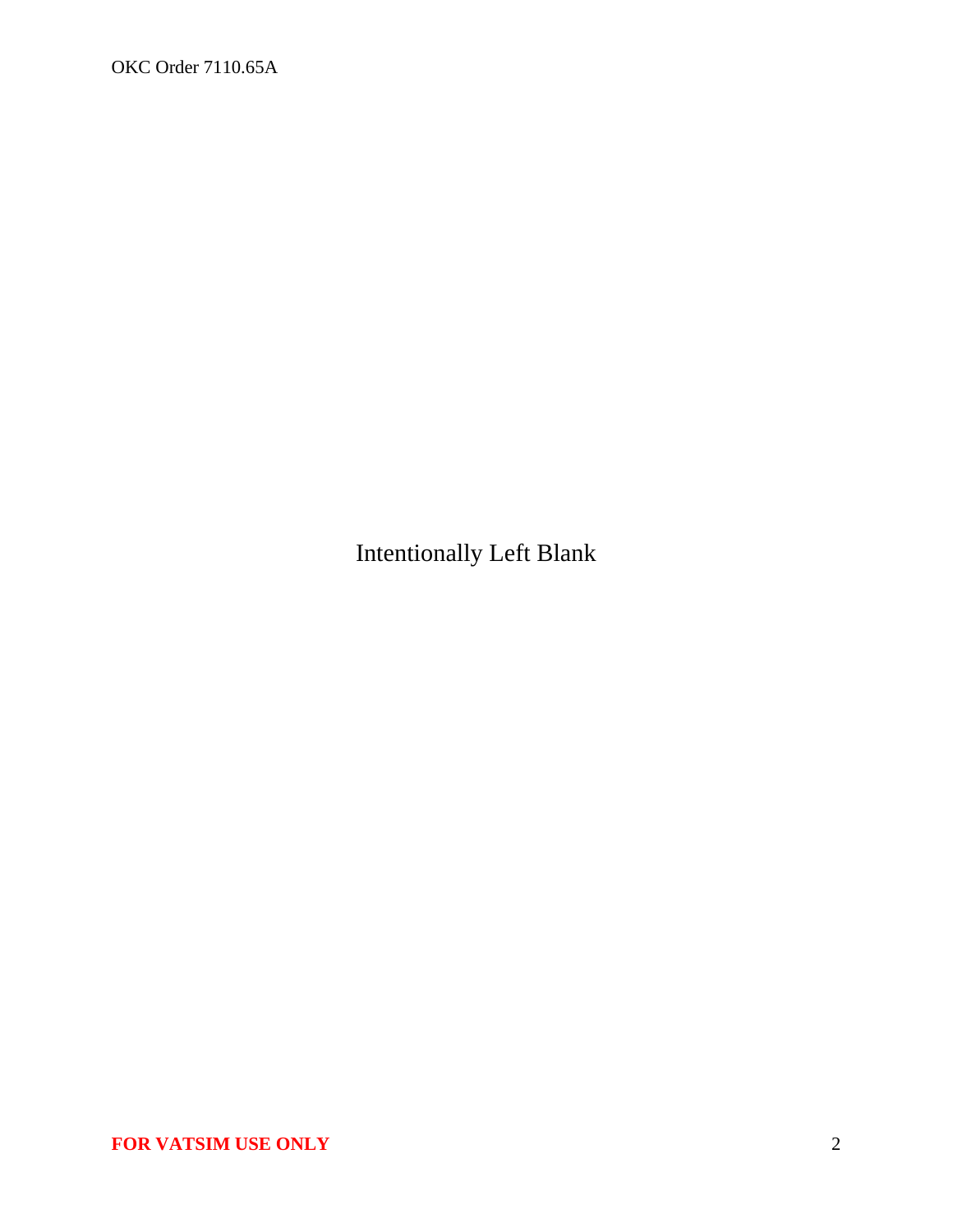# **Table of Contents**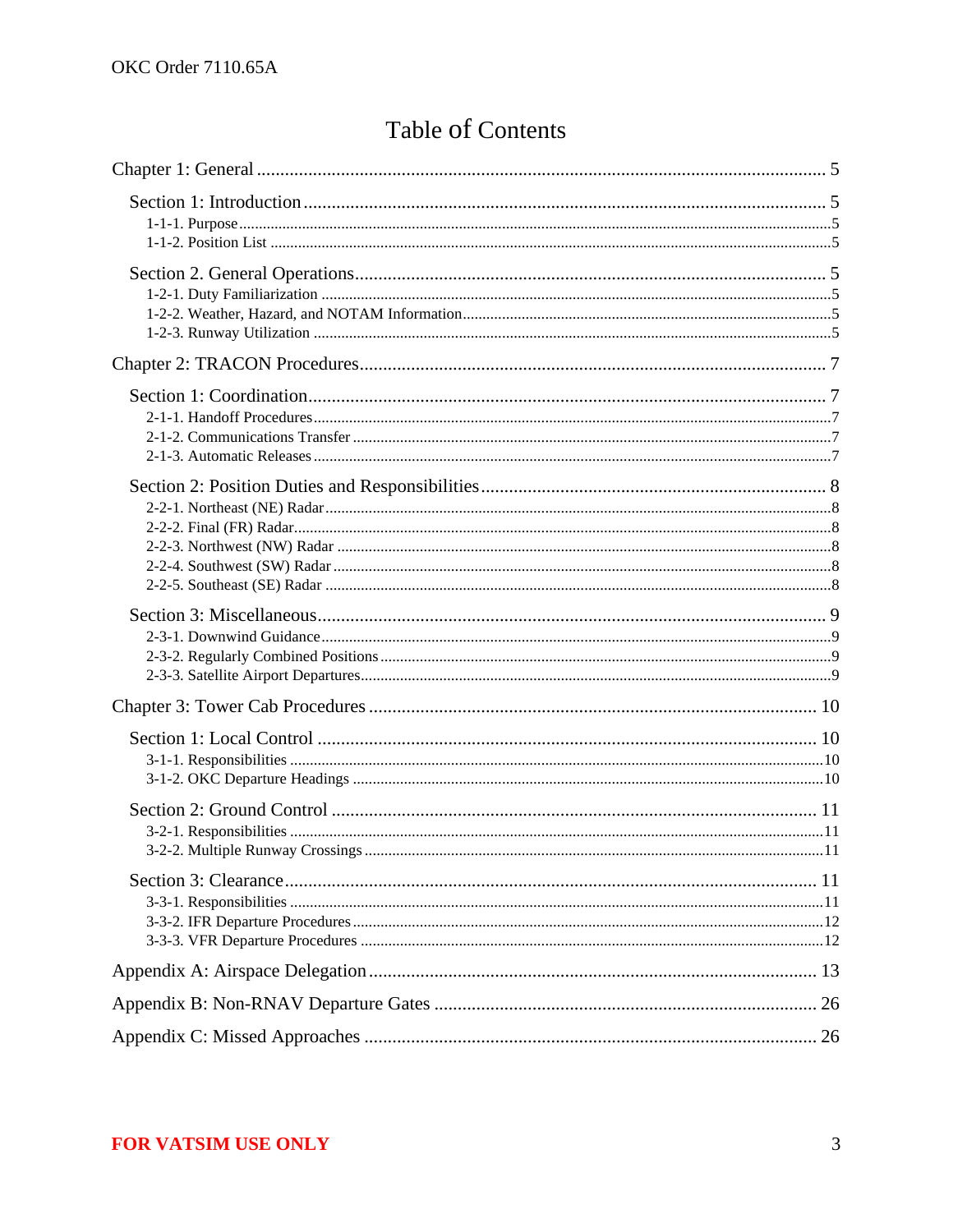# Change Log

| Date | <b>Explanation of Changes</b> | Initials |
|------|-------------------------------|----------|
|      |                               |          |
|      |                               |          |
|      |                               |          |
|      |                               |          |
|      |                               |          |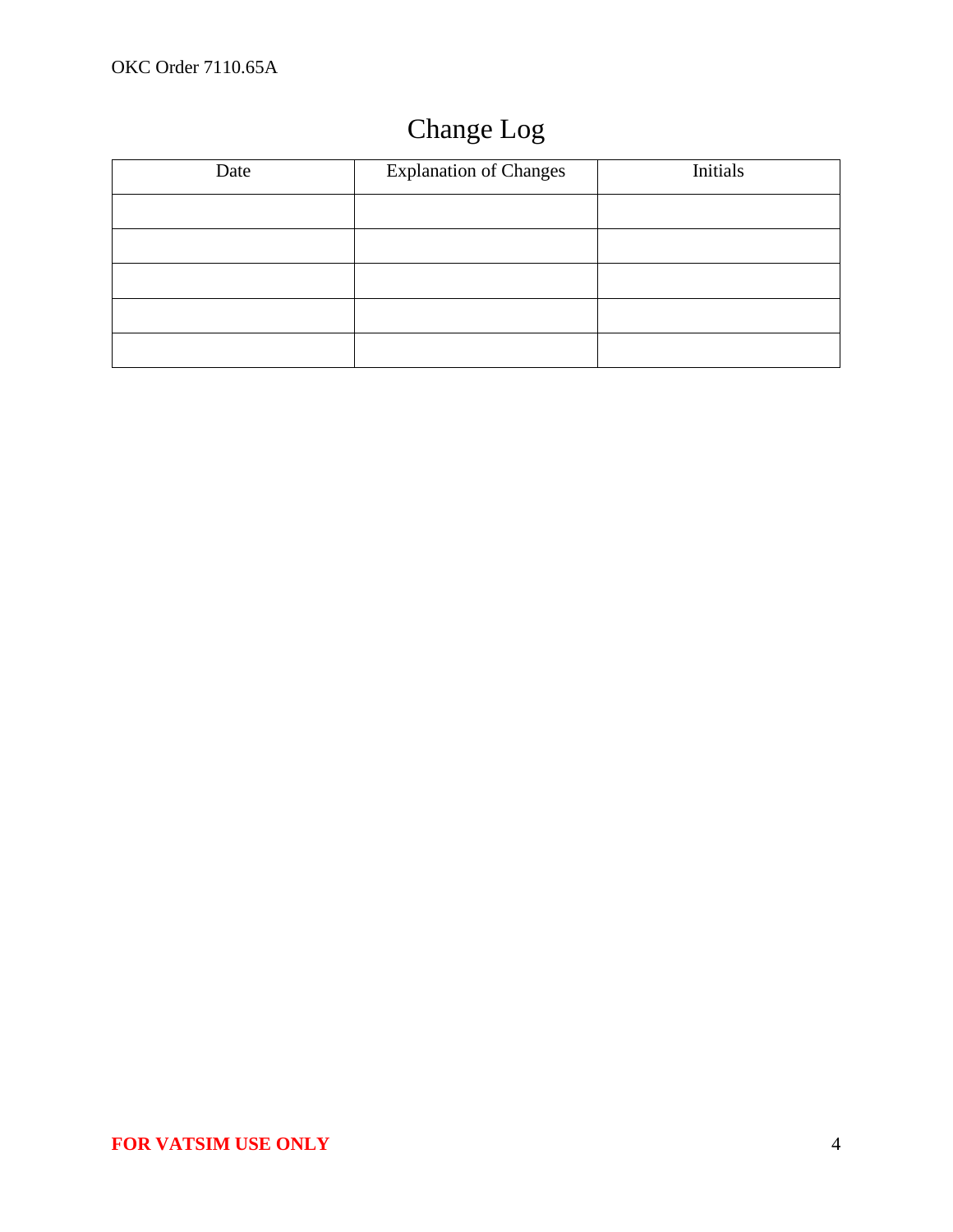# Chapter 1: General Section 1: Introduction

# <span id="page-4-2"></span><span id="page-4-1"></span><span id="page-4-0"></span>**1-1-1. Purpose**

This handbook supplements all other ZFW, VATUSA, VATSIM, and applicable FAA directives. It prescribes air traffic control services and defines the operational responsibilities for personnel providing air traffic control services in the Oklahoma City ATCT/TRACON terminal area. All ZFW controllers are required to be familiar with the provisions of this directive and to exercise their best judgment when they encounter situations that are not covered.

# <span id="page-4-3"></span>**1-1-2. Position List**

| <b>Position Name</b>      | Frequency | Callsign         |
|---------------------------|-----------|------------------|
| <b>Local Control</b>      | 119.350   | <b>OKC TWR</b>   |
| <b>Ground Control</b>     | 121.900   | OKC GND          |
| <b>Clearance Delivery</b> | 124.350   | OKC DEL          |
| <b>Northwest Radar</b>    | 124.600   | OKC_NW_APP       |
| <b>Final Radar</b>        | 133.600   | OKC F APP        |
| Northeast Radar           | 124.200   | OKC NE APP       |
| Southeast Radar           | 120.450   | OKC SE APP       |
| Southwest Radar           | 126.650   | OKC SW APP       |
| <b>ATIS</b>               | 125.850   | <b>KOKC ATIS</b> |

NOTE: The bolded position reflects the callsign of the combined frequency. This is the position that should be open first. Additional Radar positions should be opened in the order listed.

# Section 2. General Operations

# <span id="page-4-5"></span><span id="page-4-4"></span>**1-2-1. Duty Familiarization**

Before assuming any position, it is the responsibility of the controller to be familiar with the relevant sections of this SOP and any ZFW policies and policy changes.

# <span id="page-4-6"></span>**1-2-2. Weather, Hazard, and NOTAM Information**

Equipment outages and surface NOTAMs must be advertised on the ATIS, as appropriate. The controller in charge of the ATIS shall ensure that it is kept up to date with the current approaches in use, braking action reports, and runway condition codes. Controllers shall disseminate lowlevel wind shear/microburst information and hazardous weather information on frequency. When Runway Visual Range (RVR) values are in use, controllers shall broadcast RVR with takeoff and landing clearances.

# <span id="page-4-7"></span>**1-2-3. Runway Utilization**

1. Preferred runways: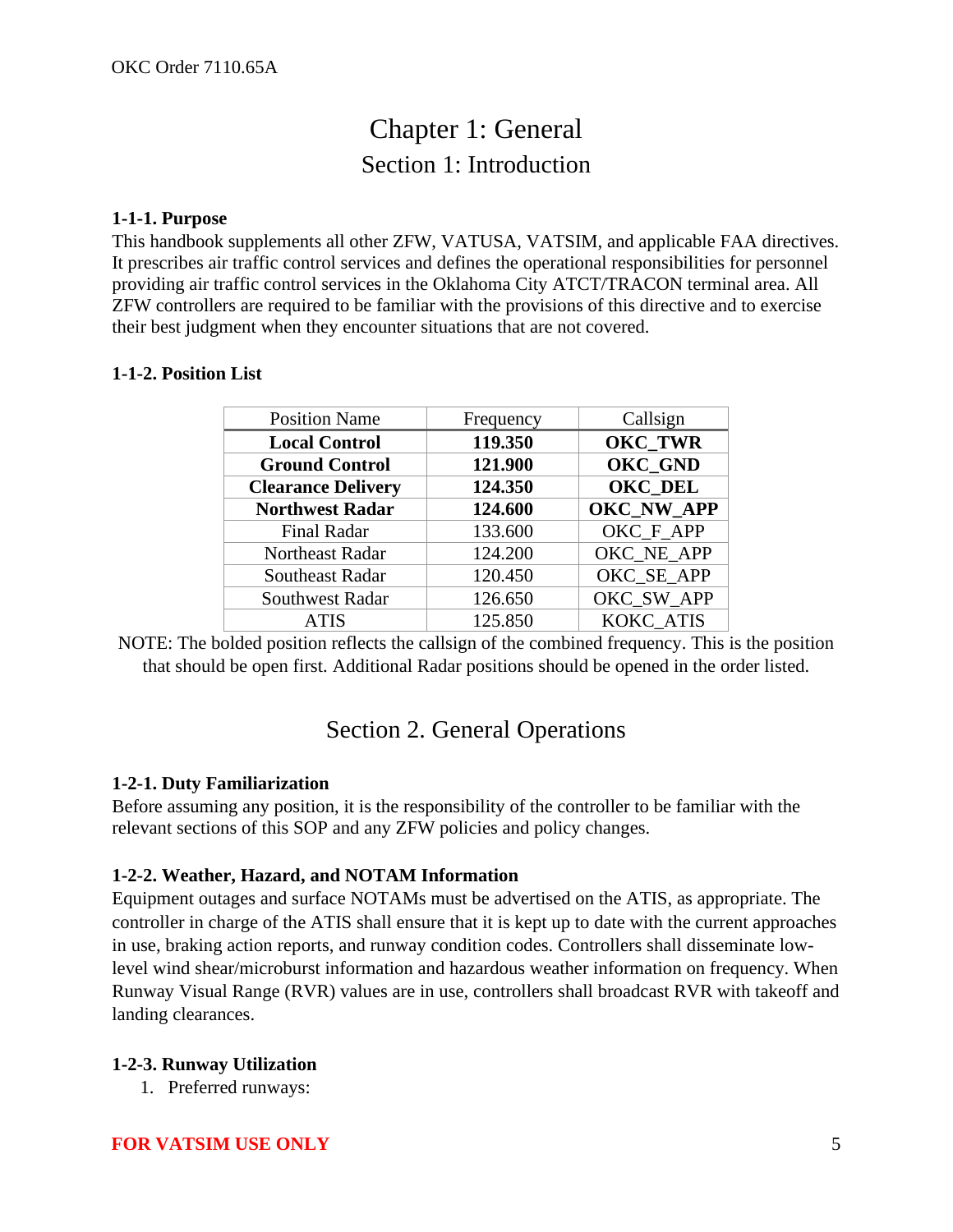- a. South flow is the normal and preferred configuration with any wind less than five knots. South flow is the preferred configuration until the tailwind component exceeds ten knots, or multiple aircraft cite the tailwind component as a reason for go around.
- 2. Runway usage:
	- a. South Flow
		- i. Arriving and departing runways 17L, 17R
	- b. North Flow
		- i. Arriving and departing runways 35L, 35R

*NOTE: Turbojet arrivals on Runway 17L and departures on 35R should be limited between the hours of 2200 and 0600 local.*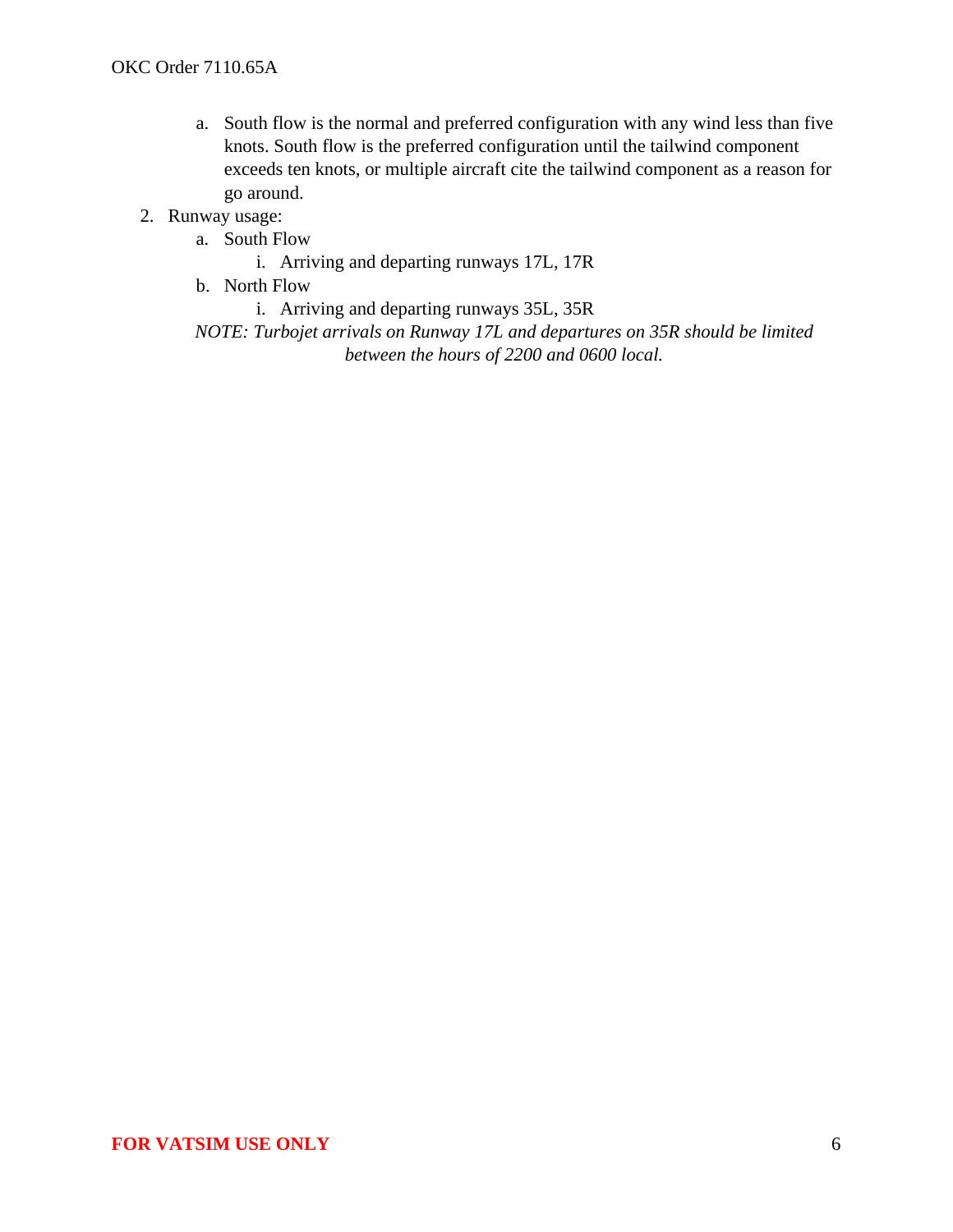# Chapter 2: TRACON Procedures Section 1: Coordination

# <span id="page-6-2"></span><span id="page-6-1"></span><span id="page-6-0"></span>**2-1-1. Handoff Procedures**

- 1. Inbounds
	- a. Handoffs between successive positions, except for aircraft covered in paragraphs b. and c., may be:
		- i. Descending to or level at 4,000.
		- ii. Descending to or level at 5,000.
		- iii. Descending to or level at 6,000.
		- iv. Aircraft should be assigned an altitude correct for direction of flight in all instances.
	- b. TIK Arrivals
		- i. Arriving from NW or SW at or descending to 10,000.
		- ii. Arrivals from NE or SE requesting a hi-approach, at or descending to 10,000.
		- iii. Arrivals from NE or SE not requesting a hi-approach, at or descending to 6,000.
	- c. In north flow SE handoff aircraft to SW that are 7,000 or above arriving at airports west of Will Rogers at or descending to 7,000.
	- d. Aircraft inbound on STARs must be restricted to the STAR altitudes.
- 2. Departures
	- a. Departures from all airports must be handed off to successive positions at or climbing to 15,000 or their requested altitude, whichever is lower.
- 3. Transfer of Control
	- a. DO NOT AUTHORIZE aircraft to descend into FR Airspace.
	- b. Initial turns on departure must be towards the departure route, except for departures assigned heading 200 must not be turned counterclockwise until exiting LC's airspace.

## <span id="page-6-3"></span>**2-1-2. Communications Transfer**

Communications transfer of arrivals to the LC frequency must be accomplished prior to the aircraft reaching a point 5 flying miles from the landing threshold.

## <span id="page-6-4"></span>**2-1-3. Automatic Releases**

Provided departures are in the direction of the normal flow, and headings are assigned that are consistent with those specified in 3-1-2, automatic releases are in effect for traffic departing OKC. Rolling reports are required for "East and West Miss" departures only (see appendix C).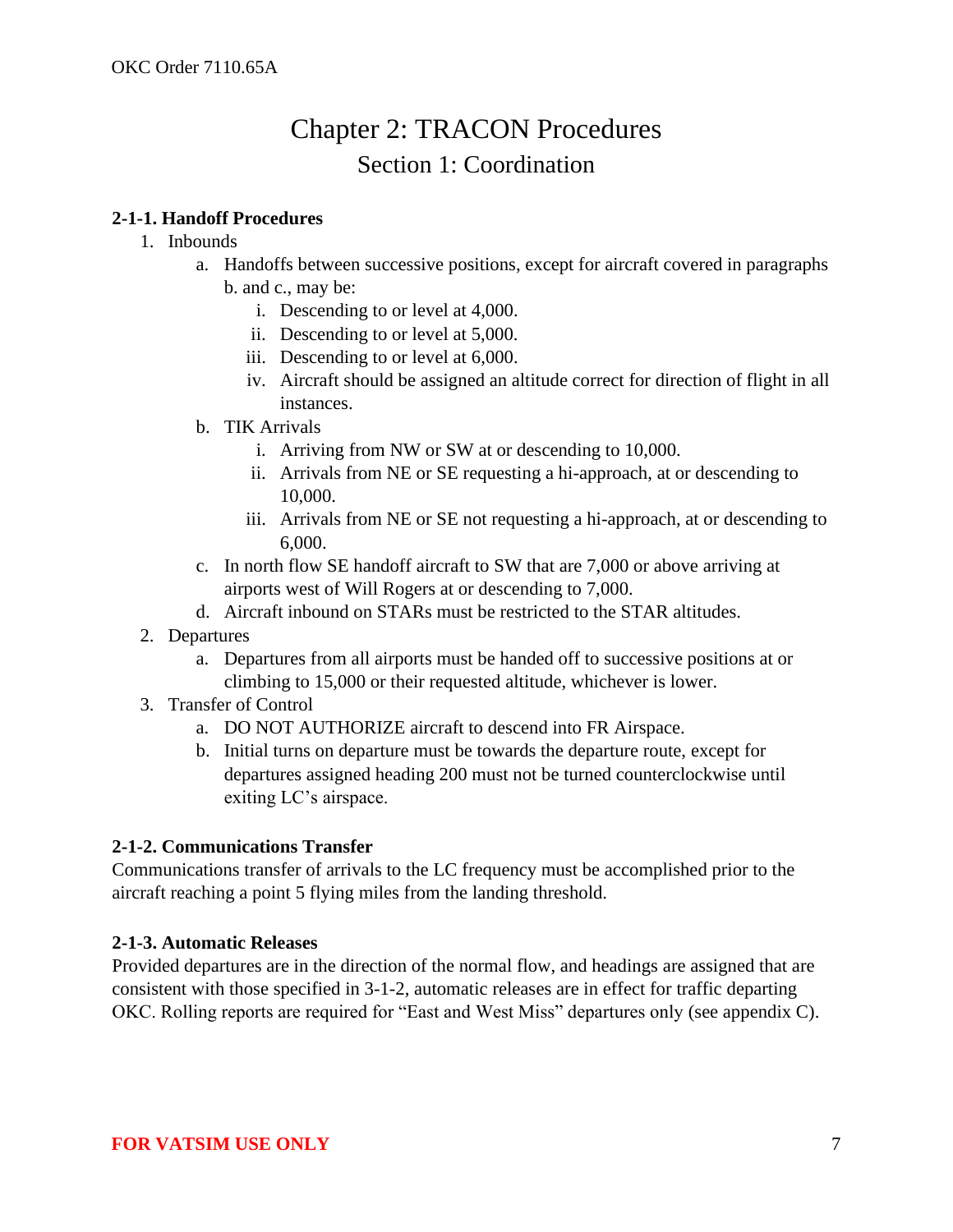# Section 2: Position Duties and Responsibilities

# <span id="page-7-1"></span><span id="page-7-0"></span>**2-2-1. Northeast (NE) Radar**

- 1. Provide ATC service and coordination for operations inside NE airspace.
- **2.** When TIK is in south flow, establish arrival sequence to TIK. Aircraft executing an instrument approach from a left base must be kept at 4,000 and out of the 3,700' MVA lateral bounds.
- 3. Handoff aircraft executing a missed approach into another controller's airspace after a frequency change to the tower.

# <span id="page-7-2"></span>**2-2-2. Final (FR) Radar**

- 1. Provide ATC service and coordination for operations inside FR airspace.
- 2. Establish the arrival sequence to OKC.
- 3. When visual approaches are in use:
	- a. Aircraft should be vectored for a final greater than 5 miles and the last assigned altitude should be 4,000 or higher.
	- b. Transfer communications to tower no later than a 5nm final.
- 4. Handoff aircraft executing a missed approach into another controller's airspace after a frequency change to the tower.
- 5. When OKC is in a South flow, sequence IFR/VFR practice approaches into PWA.
- 6. When OKC is in a North flow, sequence IFR/VFR practice approaches into OUN.
- 7. When PWA and OKC are in North flow and advertising instrument approaches, sequence instrument approaches into runways 35L/R at PWA.
	- a. These aircraft should be pointed out to NW, unless originally handed off by NW.
	- b. When PWA is advertising visual approaches, these aircraft shall be retained and sequenced by NW.

# <span id="page-7-3"></span>**2-2-3. Northwest (NW) Radar**

- 1. Provide ATC service and coordination for operations inside NW airspace.
- 2. When PWA is advertising visual approaches in North flow, sequence all IFR aircraft inbound to PWA. Point these aircraft out as necessary.
- 3. When OKC and PWA are advertising instrument approaches and in North flow, handoff all IFR arrivals inbound to PWA to FR. FR will have control to sequence and conduct approaches at their discretion.
- 4. Handoff aircraft executing a missed approach into another controller's airspace after a frequency change to the tower.

# <span id="page-7-4"></span>**2-2-4. Southwest (SW) Radar**

1. Provide ATC service and coordination for operations inside SW airspace.

# <span id="page-7-5"></span>**2-2-5. Southeast (SE) Radar**

- 1. Provide ATC service and coordination for operations inside SE airspace.
- 2. When TIK is in north flow, establish the arrival sequence to TIK.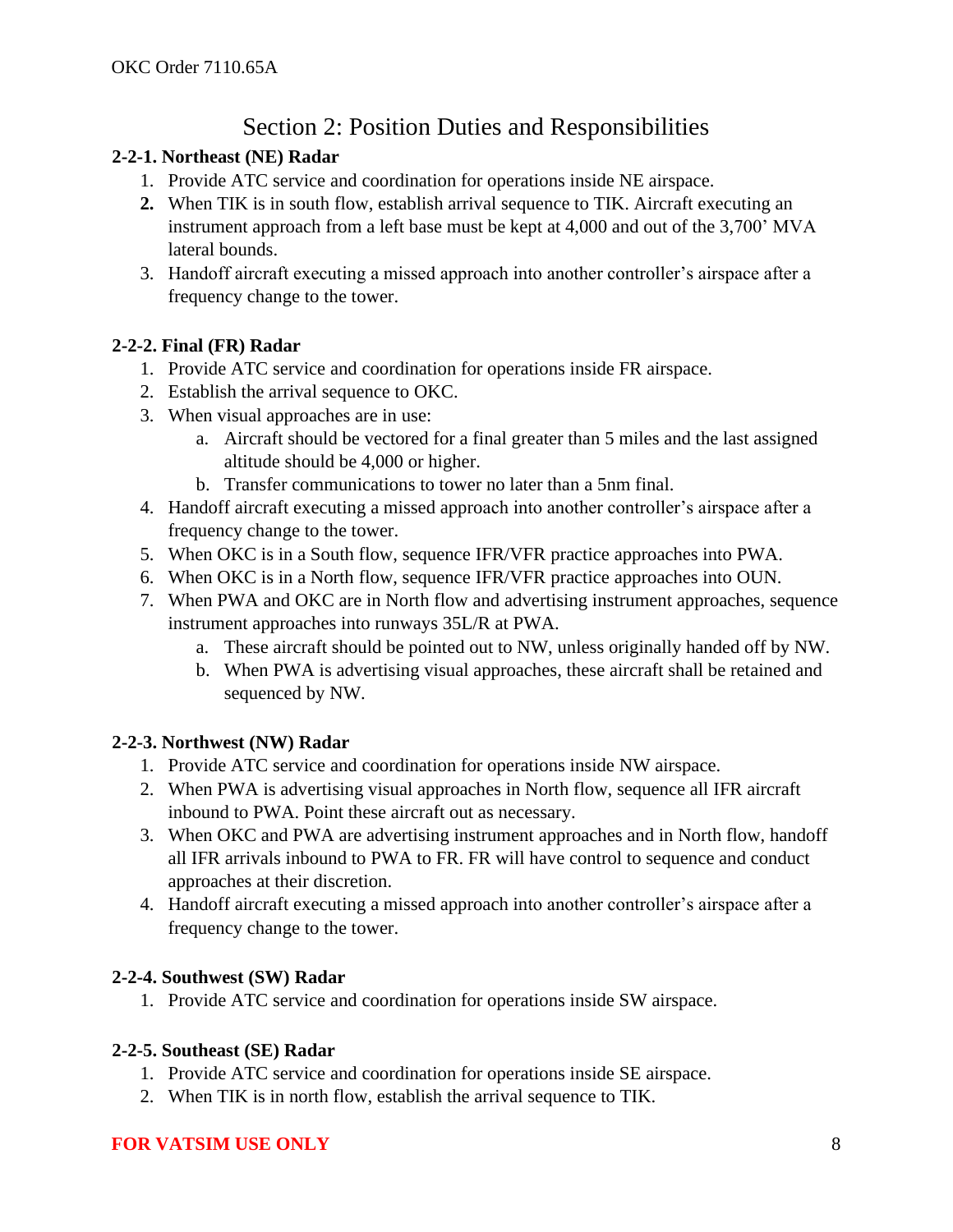3. Handoff aircraft executing a missed approach into another controller's airspace after a frequency change to the tower.

# Section 3: Miscellaneous

# <span id="page-8-1"></span><span id="page-8-0"></span>**2-3-1. Downwind Guidance**

Unless an operational necessity exists, downwind will normally be flown at 4,000. Aircraft must not be turned on opposing bases at the same altitude for any type of approach.

# <span id="page-8-2"></span>**2-3-2. Regularly Combined Positions**

- 1. Northwest Radar/Southwest Radar/Final Radar
- 2. Northeast Radar/Southeast Radar

# <span id="page-8-3"></span>**2-3-3. Satellite Airport Departures**

- 1. Altitude 3000', expect requested altitude 10 minutes after departure.
- 2. Headings
	- a. South Flow: Heading 170
	- b. North Flow: Heading 350
- 3. Exceptions
	- a. CHK and HMY heading 350 regardless of flow
	- b. GOK heading 170 regardless of flow
	- c. HSD assign 4000 and heading 260 regardless of flow
	- d. PWA, TIK, OUN headings per Minor Reference Guide

Note: The following headings should only be assigned within controlled airspace.

"*When entering controlled airspace, fly heading XXX"*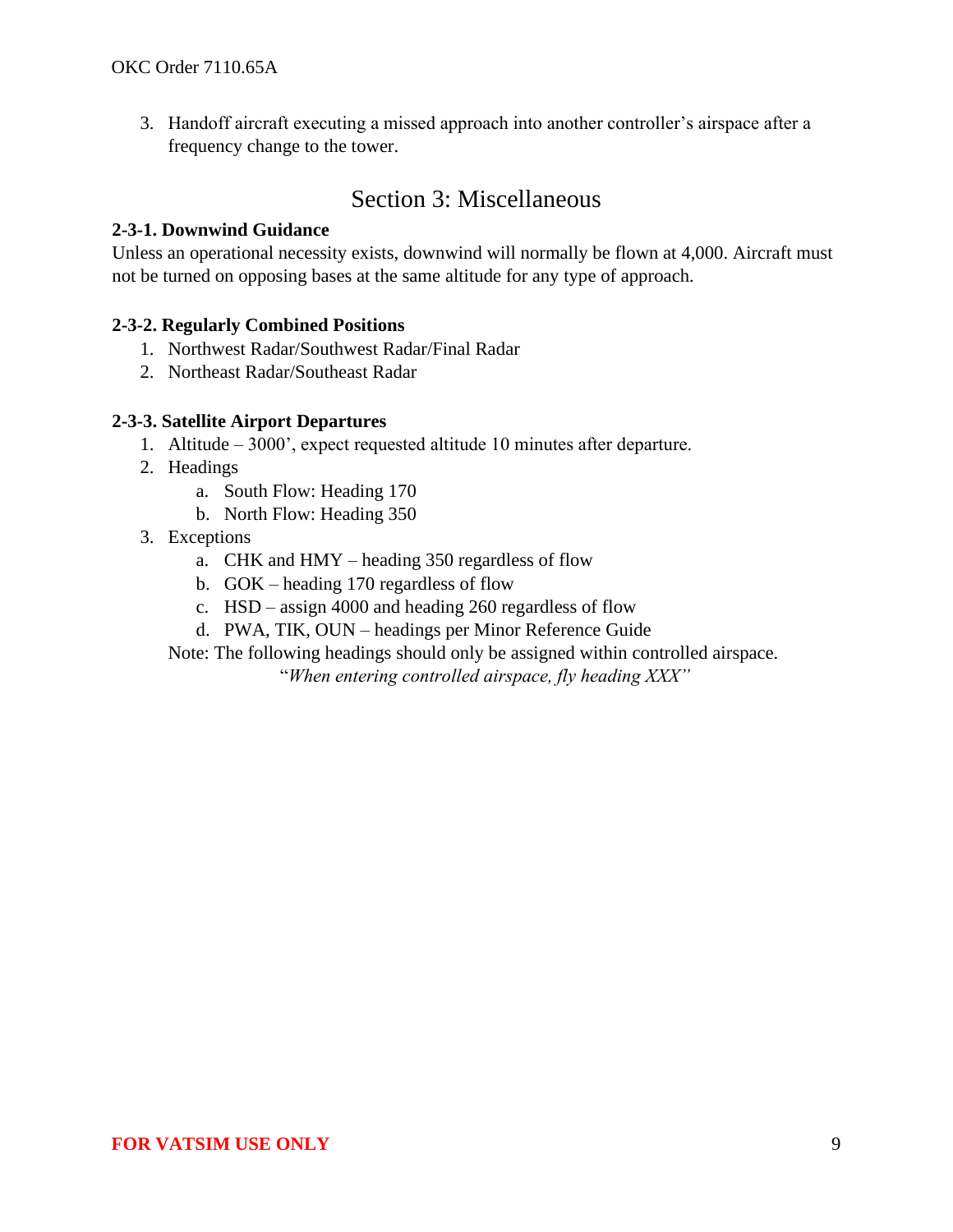# Chapter 3: Tower Cab Procedures Section 1: Local Control

# <span id="page-9-2"></span><span id="page-9-1"></span><span id="page-9-0"></span>**3-1-1. Responsibilities**

- 1. Ensure initial separation between successive departures, arrivals and departures, and departures and missed approach aircraft.
	- a. In the event an aircraft conducting an instrument approach executes a go around/missed approach, LC must coordinate with the appropriate radar controller for climb out instructions and handoff information. LC may clear the aircraft for a visual approach after coordination.
	- b. In the event an aircraft conducting a visual approach executes a go around, LC may retain the aircraft in the VFR traffic pattern. By doing this, LC assumes responsibility for separation between successive arrivals.
	- c. Issue missed approach heading to aircraft and ensure the turn prior to communication transfer.
- 2. Provide ATC service to within the airspace delegated to Local Control.
- 3. Ensure initial radar identification and departure acquisition for all VFR OKC departures.
	- a. LC shall not inform the aircraft they have been radar identified. The initial departure controller will inform the aircraft it is in "radar contact".
	- b. LC shall ensure that the departure controller has acquired the radar track before handing the aircraft to departure.
	- c. Rolling reports are required for all "East Miss" and "West Miss" departures.
- 4. Coordinate with GC prior to approving arrivals on inactive runways.
- 5. LC has control of aircraft within the airspace delegated to Local Control, provided the changes do not conflict with subsequent arrivals.
- 6. Instruct turbojet and turboprop aircraft remaining in closed traffic to climb to 2500 feet before executing a turn to crosswind.
- 7. Assist GC in surveillance of airport movement areas.
- 8. Provide visual separation to all arrivals to OKC that are within 5 flying miles of the landing threshold.
- 9. AREA ZULU (Tower surface area up to and including 3500 feet). Tower shall request Area Zulu prior to use from the appropriate radar position.

# <span id="page-9-3"></span>**3-1-2. OKC Departure Headings**

- 1. IFR No SID
	- a. South Flow (Runways 17L/17R/18/13)
		- i. Aircraft exiting TRACON from V14 through IRW166R heading 175
		- ii. Aircraft exiting TRACON from V77 southbound through V77 northbound – heading 200
		- iii. Military aircraft via V77.SPS heading 200
	- b. North Flow (Runways 35L/35R/36/31)
		- i. Aircraft exiting TRACON from IRW166R through V507 heading 310
		- ii. Aircraft exiting TRACON from V77 through V210 heading 010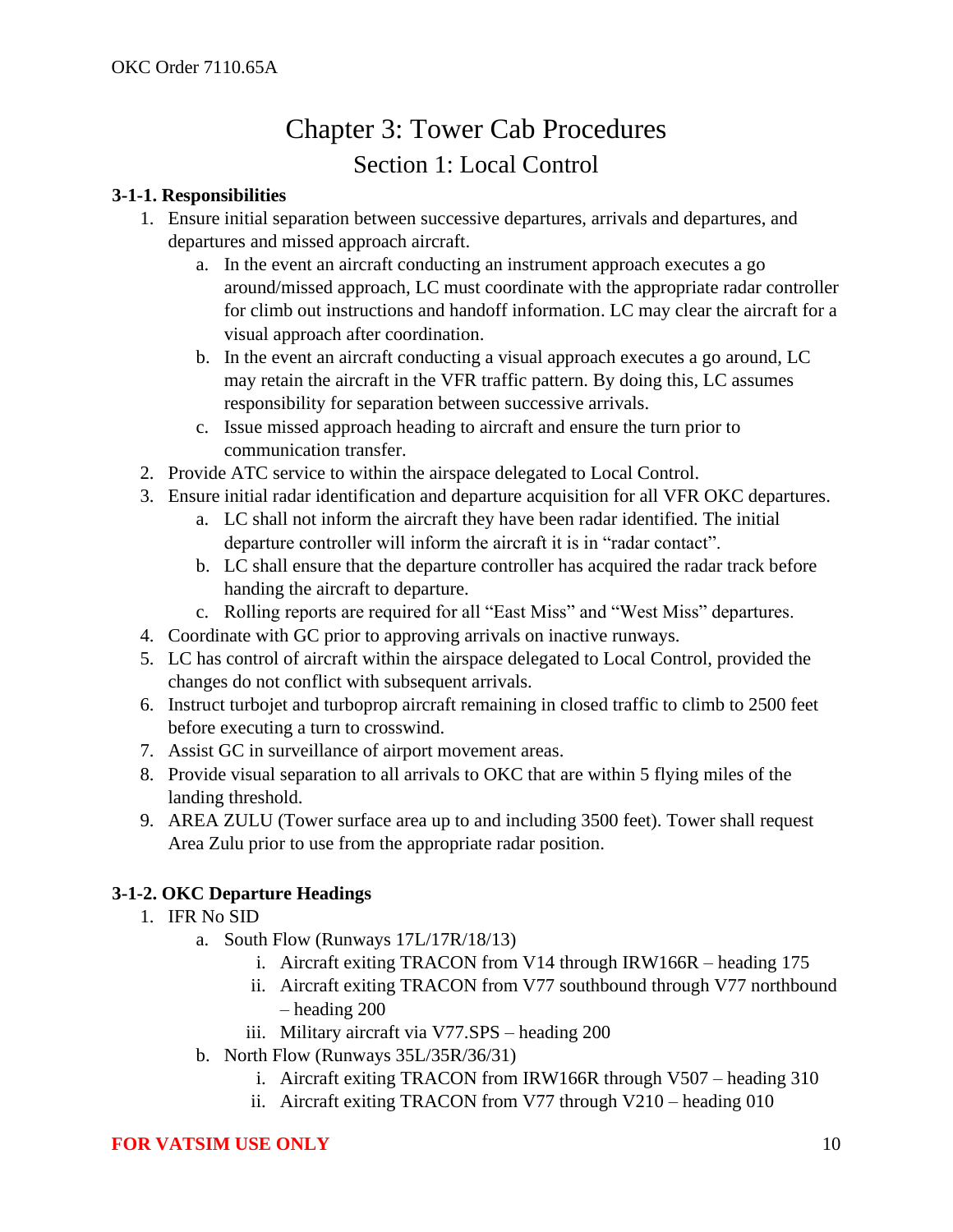- 2. Local IFR to OKC and VFR Practice Approaches
	- a. "East Miss" or "West Miss" heading, per Appendix C
- 3. Local IFR to satellite airports
	- a. Assign headings per 3-1-2.1 that most aligns with direction of flight.
- 4. VFR (and Special VFR)
	- a. South Flow (Runways 17L/17R/18/13)
		- i. On course heading 001 through 099 heading 100
		- ii. On course heading 100 through 279 on course
		- iii. On course heading 280 through 360 heading 280
	- b. North Flow (Runways 35L/35R/36/31)
		- i. On course heading 001 through 060 on course
		- ii. On course heading 061 through 170 heading 060
		- iii. On course heading 171 through 279 heading 280
		- iv. Landing OUN/1K4 heading 080
		- v. Landing PWA on course

# Section 2: Ground Control

## <span id="page-10-1"></span><span id="page-10-0"></span>**3-2-1. Responsibilities**

- 1. Responsible for aircraft on all movement areas, except for active runways.
	- a. Runways 36/18 and 31/13 are normally inactive.
- 2. Assist LC in surveillance of areas movement areas.
- 3. Sequence aircraft to comply with relevant traffic management initiatives.
- 4. Sequence departure aircraft in a manner that will facilitate and efficient flow of traffic.

# <span id="page-10-2"></span>**3-2-2. Multiple Runway Crossings**

GC is authorized to cross runways 18/36 and 17R/35L at taxiway G in one crossing.

# Section 3: Clearance

# <span id="page-10-4"></span><span id="page-10-3"></span>**3-3-1. Responsibilities**

- 1. Issue and ensure receipt of clearances for aircraft departing OKC.
- 2. Assign the following altitudes:
	- a. Aircraft departing via a SID, assign "Maintain 5000"
	- b. Aircraft requesting 6000' or above, assign 5000' expect requested altitude 10 minutes after departure
	- c. Requesting 5000' or lower, assign requested altitude
	- d. To satellite airports, assign 4000'
- 3. Assign the appropriate departure frequency.
- 4. Creates an appropriate flight strip for all VFR aircraft. This shall include aircraft ID, type, altitude requested and assigned, as appropriate, and direction of flight, if no destination was given.
- 5. Transmit PDCs to capable aircraft.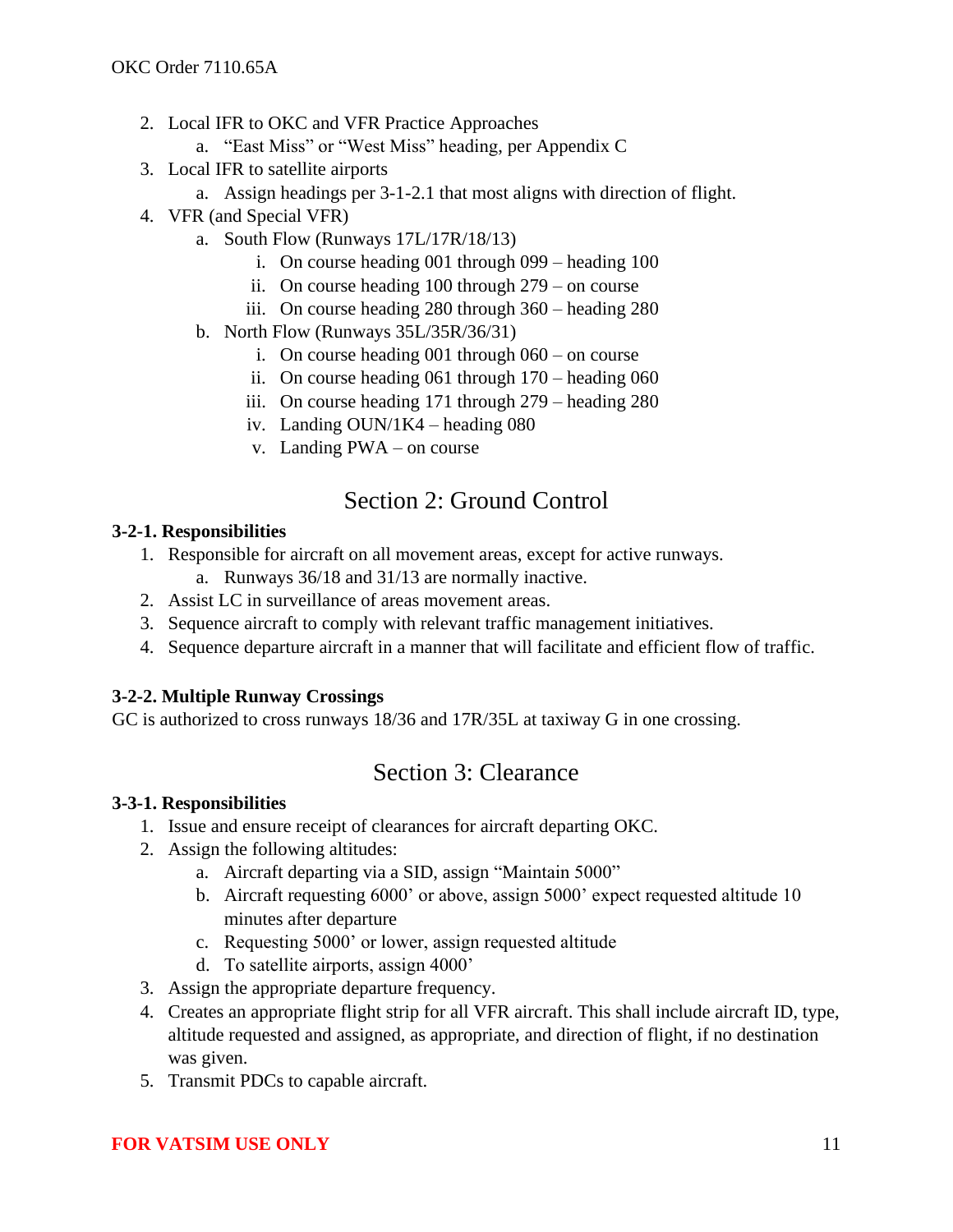## <span id="page-11-0"></span>**3-3-2. IFR Departure Procedures**

- 1. No SID Aircraft
	- a. Shall be cleared via radar vectors to the appropriate gate, per Appendix B.

*Example: An aircraft filed to KHOT airport via PGO should be cleared to Hot Springs airport via radar vectors V210 MINGG direct PGO, then as filed.*

- 2. Local IFR to OKC
	- a. Clearance limit OKC
	- b. Route/altitude/heading "East Miss" or "West Miss"
- 3. Local IFR to satellite airports
	- a. Clearance limit destination airport
	- b. Route of flight radar vectors
	- c. Altitude  $-4000'$
- 4. Local OTP VFR on Top
	- a. Clearance limit departure airport
	- b. Route of flight radar vectors
	- c. Altitude climb to and report reaching VFR on top, tops reported (altitude) or no tops reported, if not on top by 5000', maintain 5000' and advise.

*Example: Cleared to OKC airport via radar vectors direct. Climb to and report reaching VFR on top, no tops reported. If not on top by 5000', maintain 5000' and advise…*

# <span id="page-11-1"></span>**3-3-3. VFR Departure Procedures**

- 1. All VFR Departures
	- a. Assign the appropriate departure frequency for direction of flight
	- b. Assign a beacon code
	- c. Do not assign VFR departures a specific altitude.
- 2. VFR Practice approach
	- a. Altitude maintain VFR
- 3. Special VFR (SVFR)
	- a. Altitude maintain at or below 3000' while in class C airspace.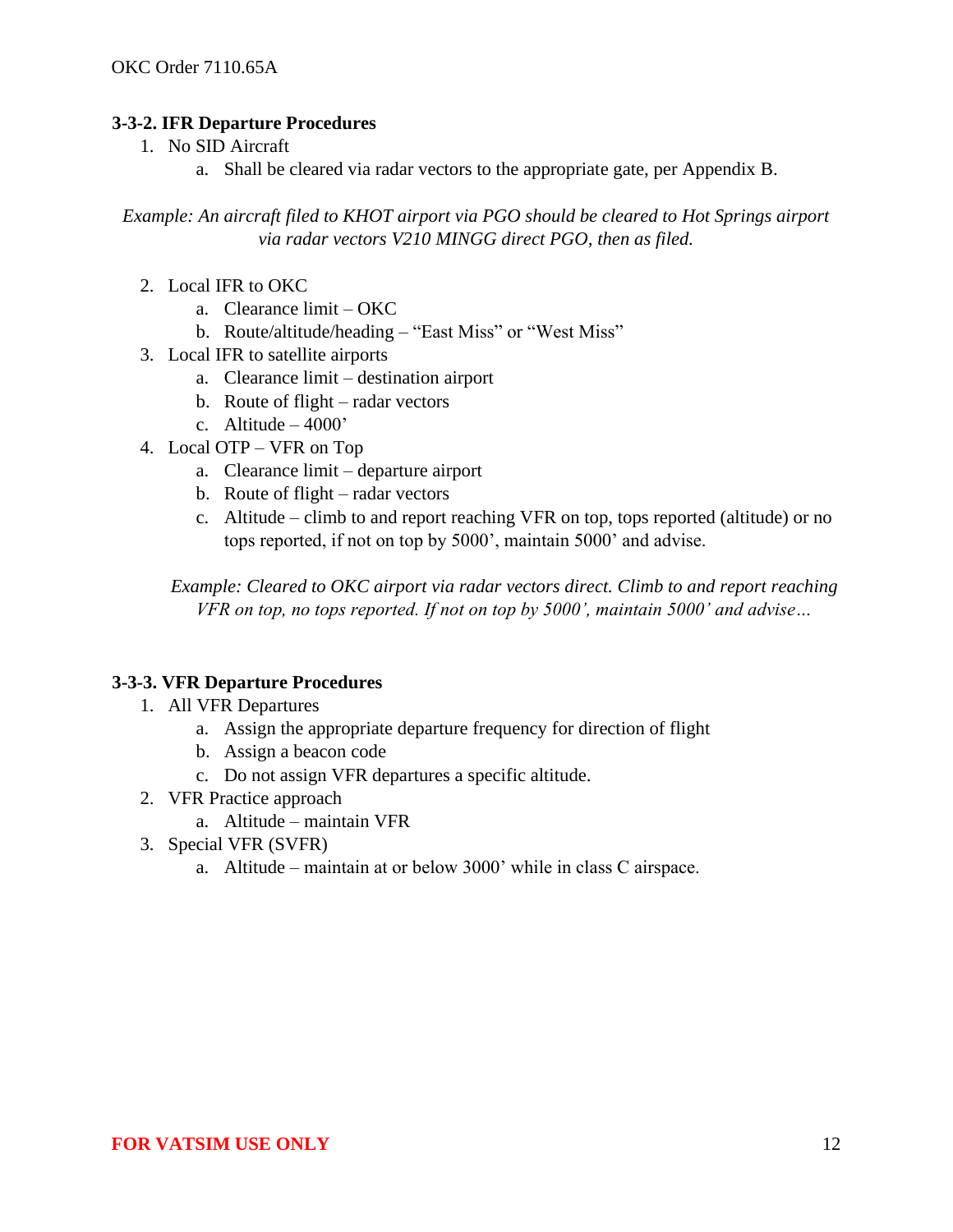# Appendix A: Airspace Delegation

<span id="page-12-0"></span>This appendix contains charts depicting the portions of the Oklahoma City Terminal airspace delegated to the various operational positions in north and south traffic flows.

#### **1. SOUTH FLOW**

#### a. LOCAL CONTROL AIRSPACE:





 $A-I$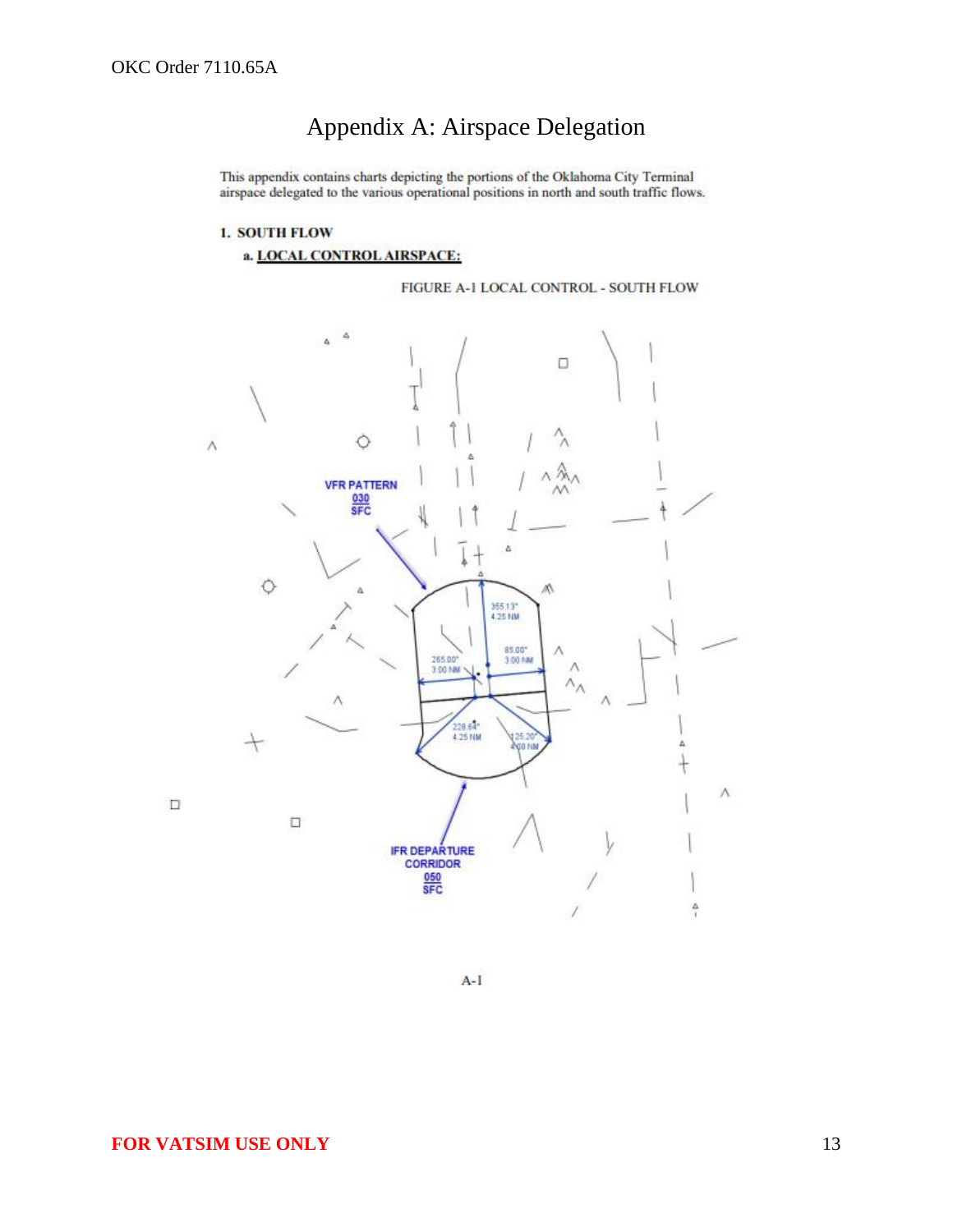

 $A-2$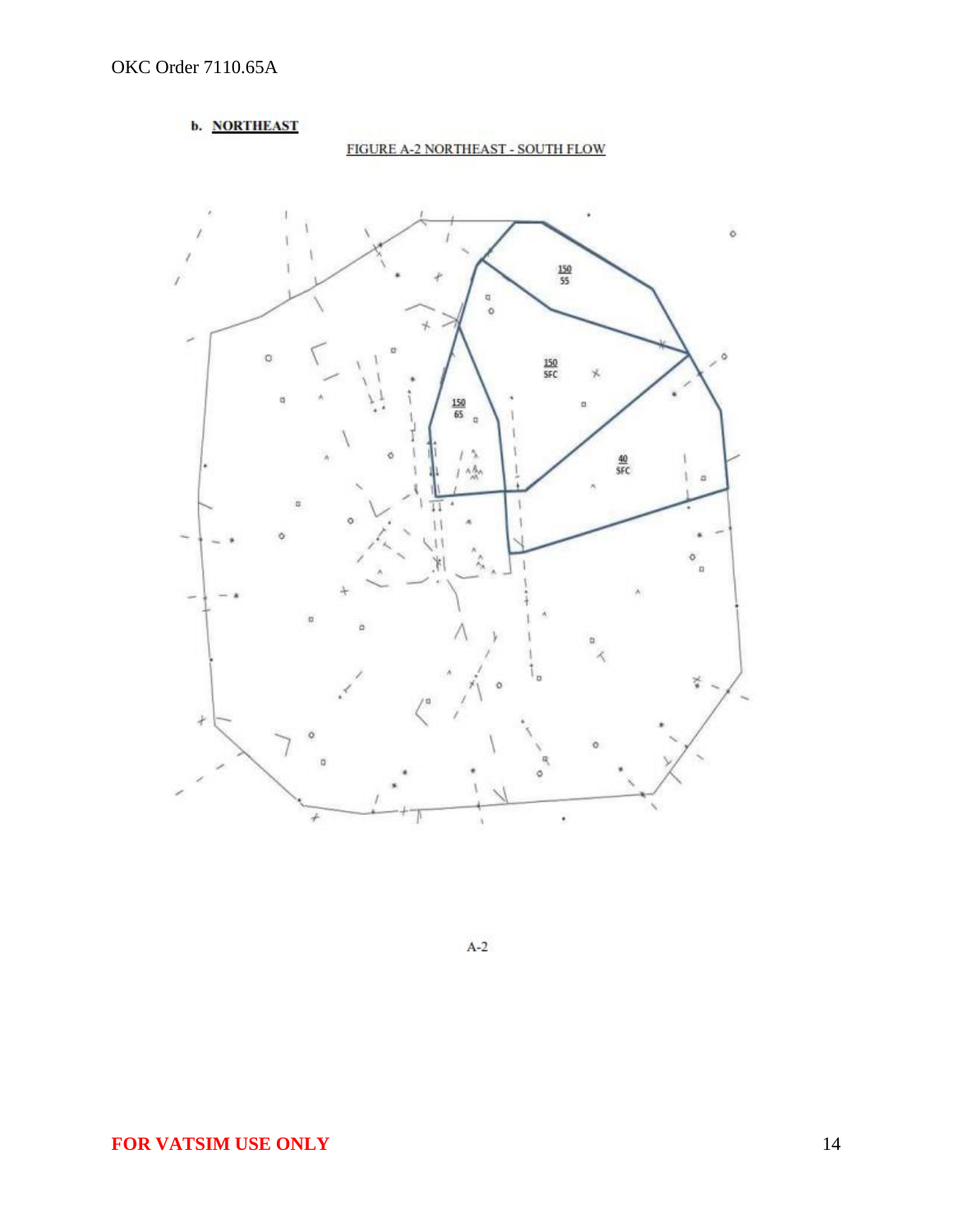

 $A-3$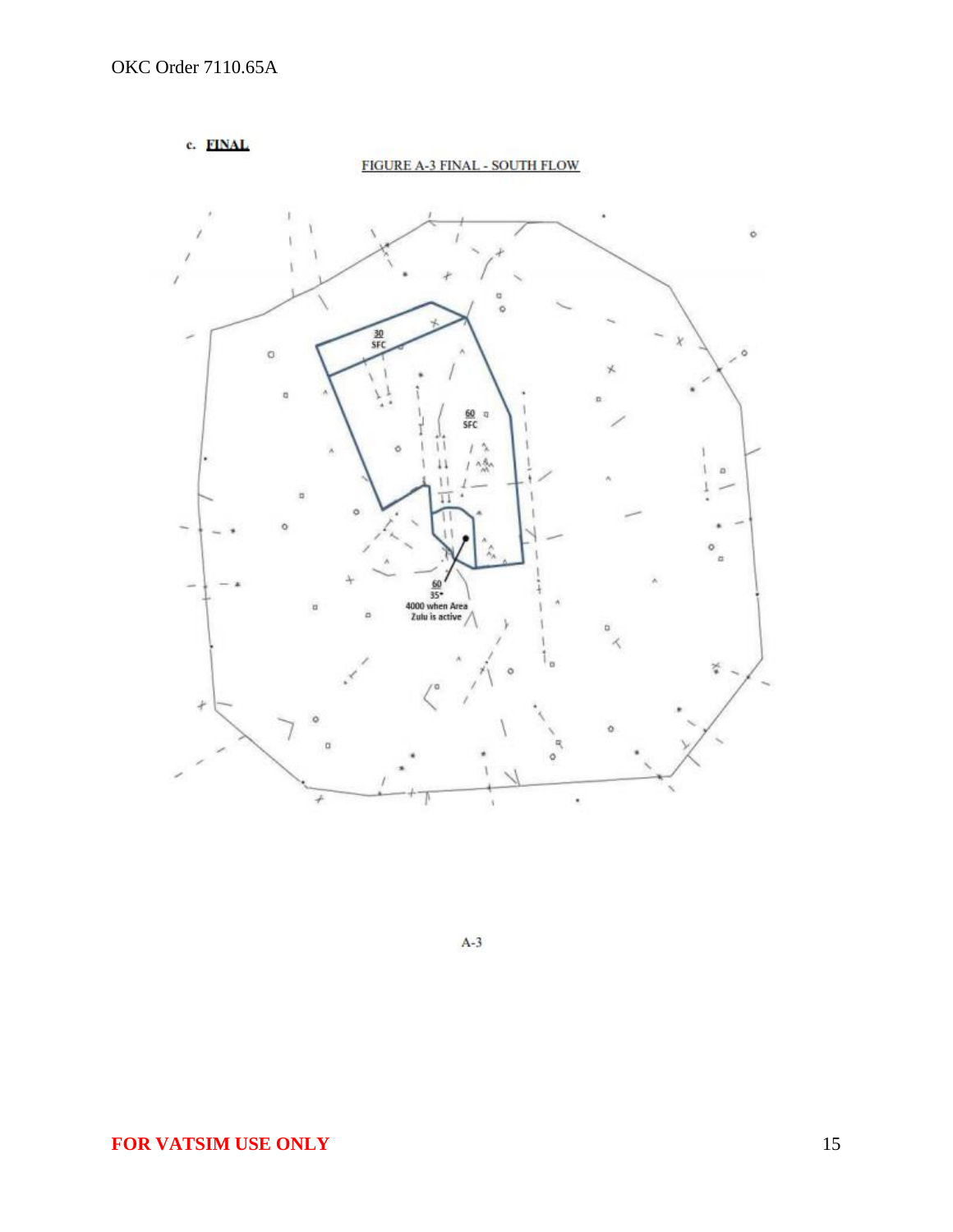d. NORTHWEST



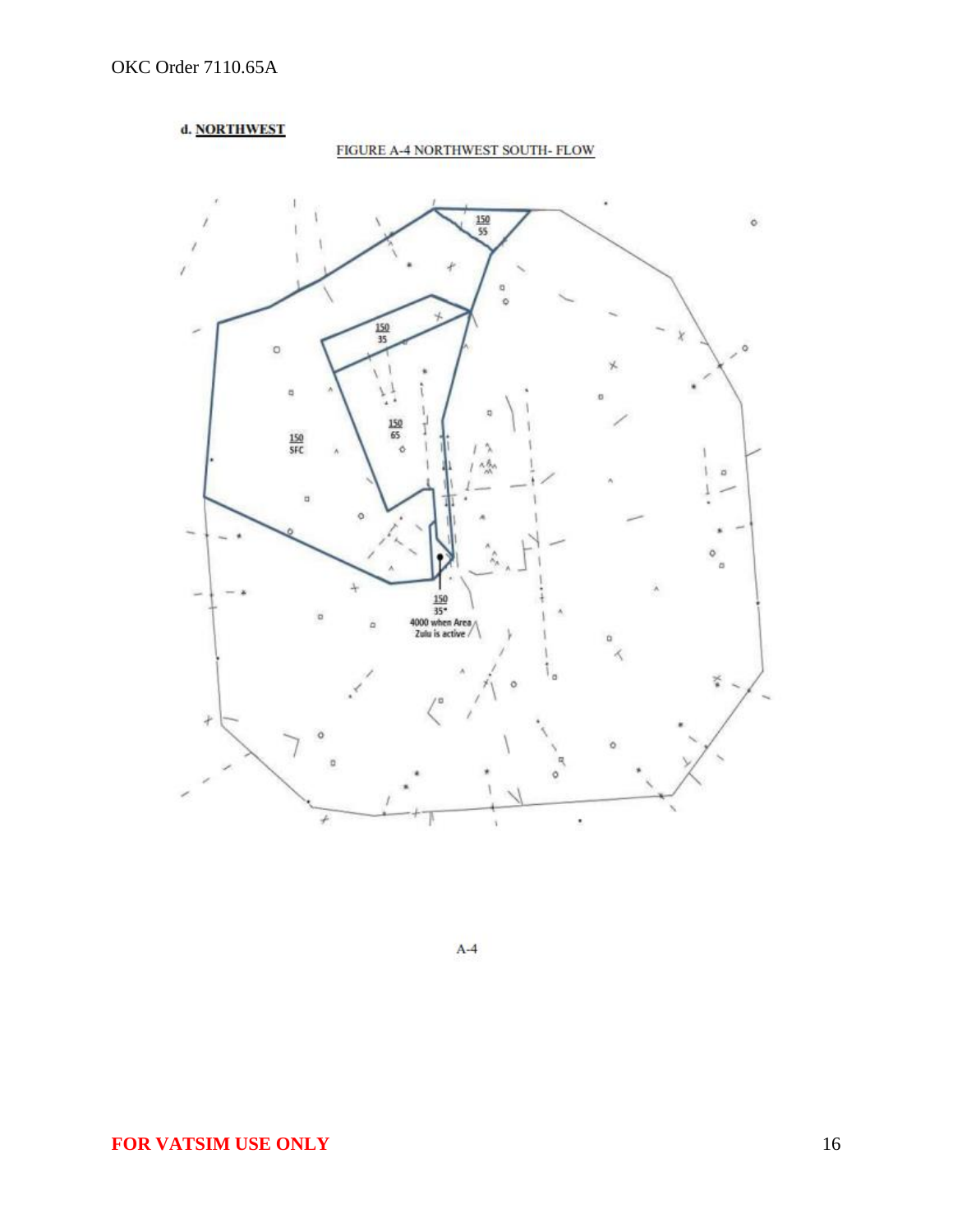e. SOUTHWEST

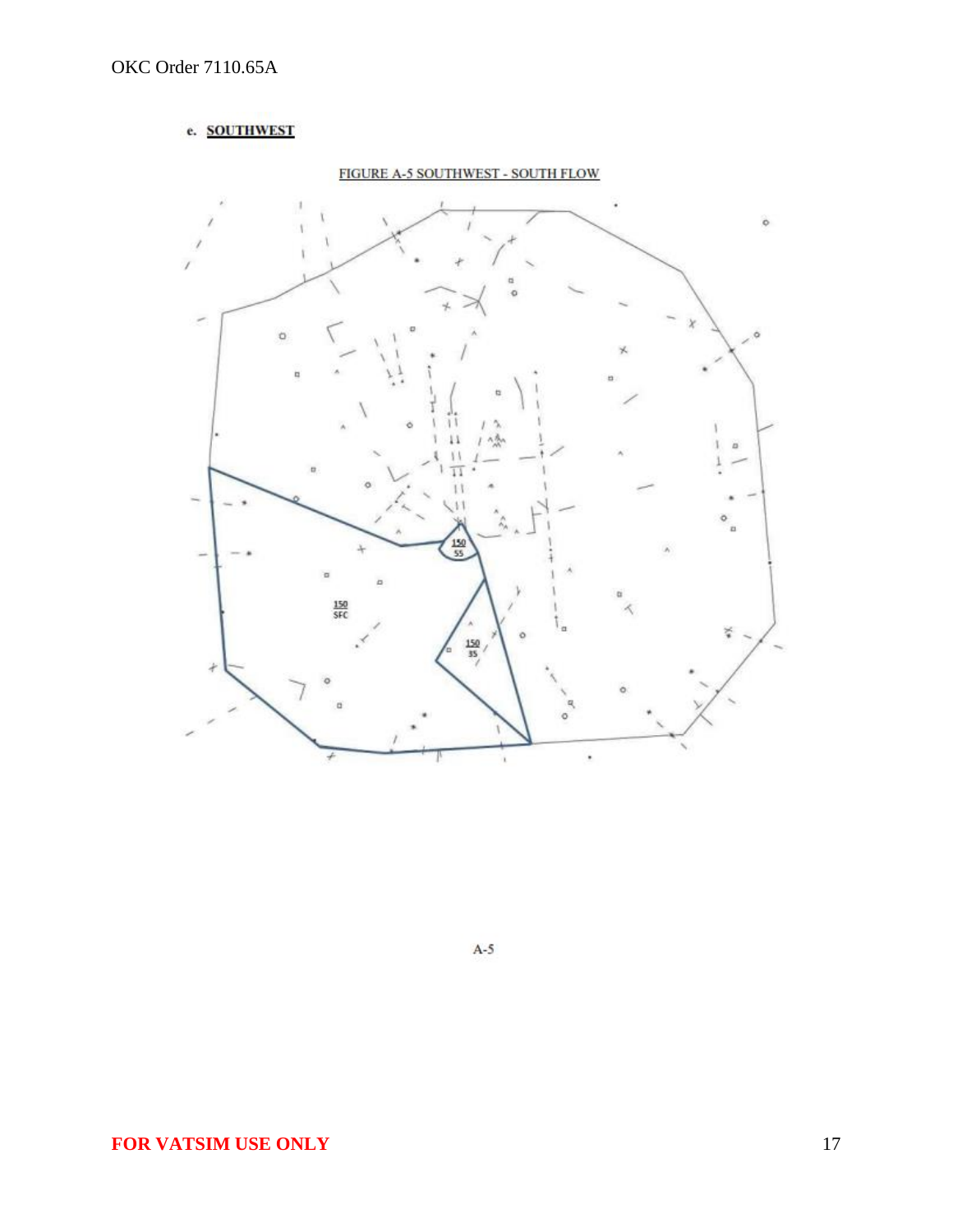# f. SOUTHEAST

# FIGURE A-6 SOUTHEAST - SOUTH FLOW



 $A-6$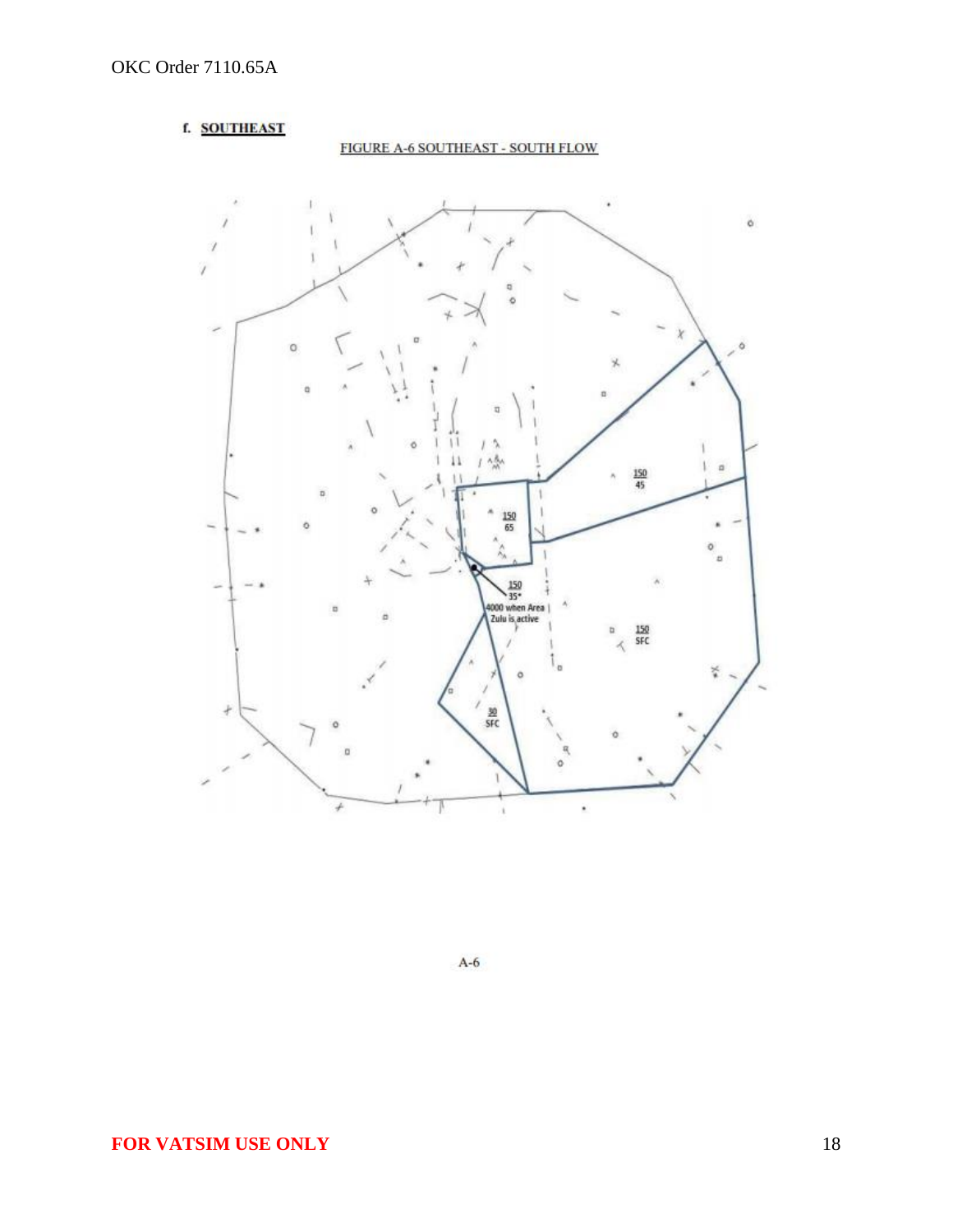## 2. NORTH FLOW

#### a. LOCAL CONTROL AIRSPACE:



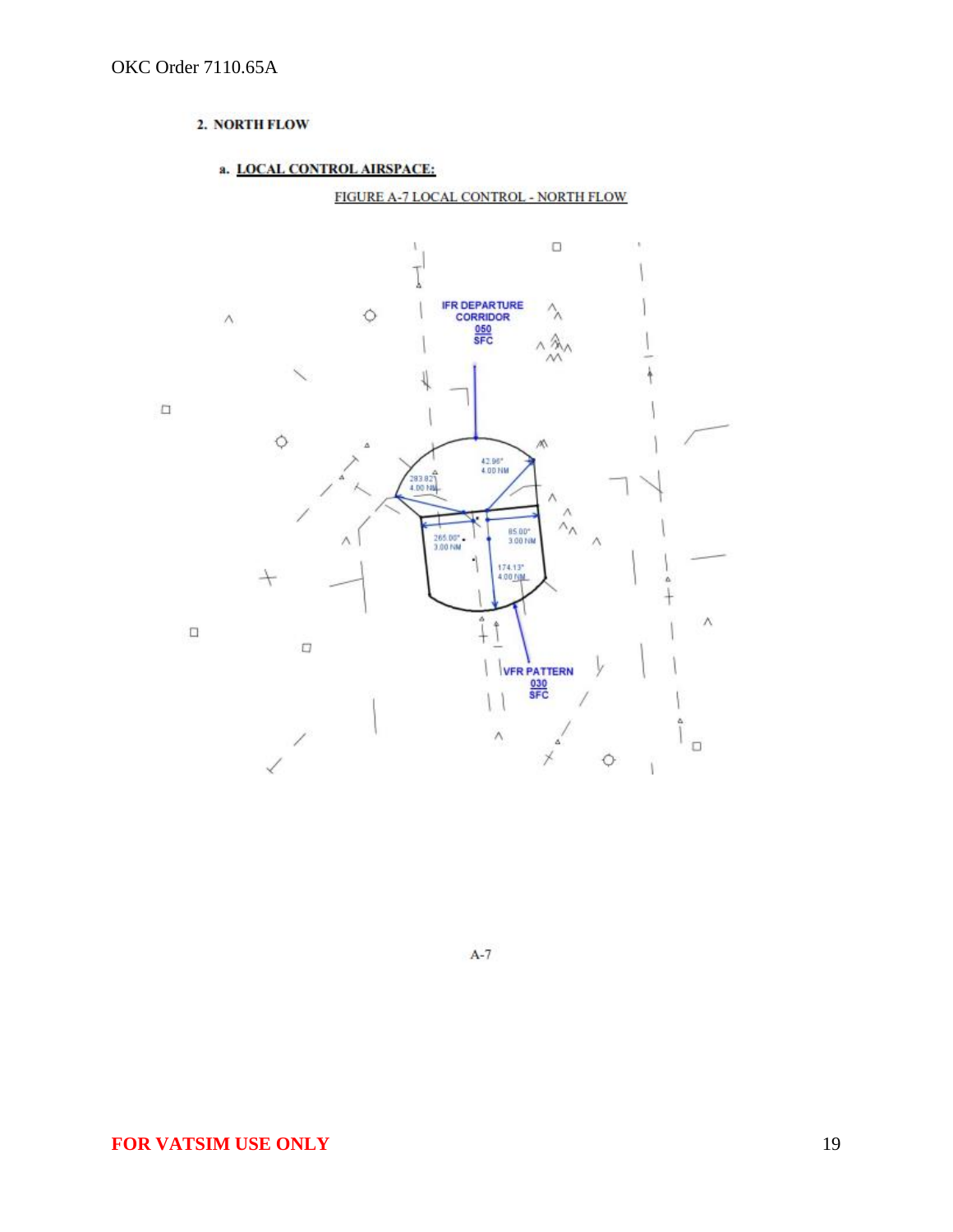**b. NORTHEAST** 

#### FIGURE A-8 NORTHEAST - NORTH FLOW



 $A-8$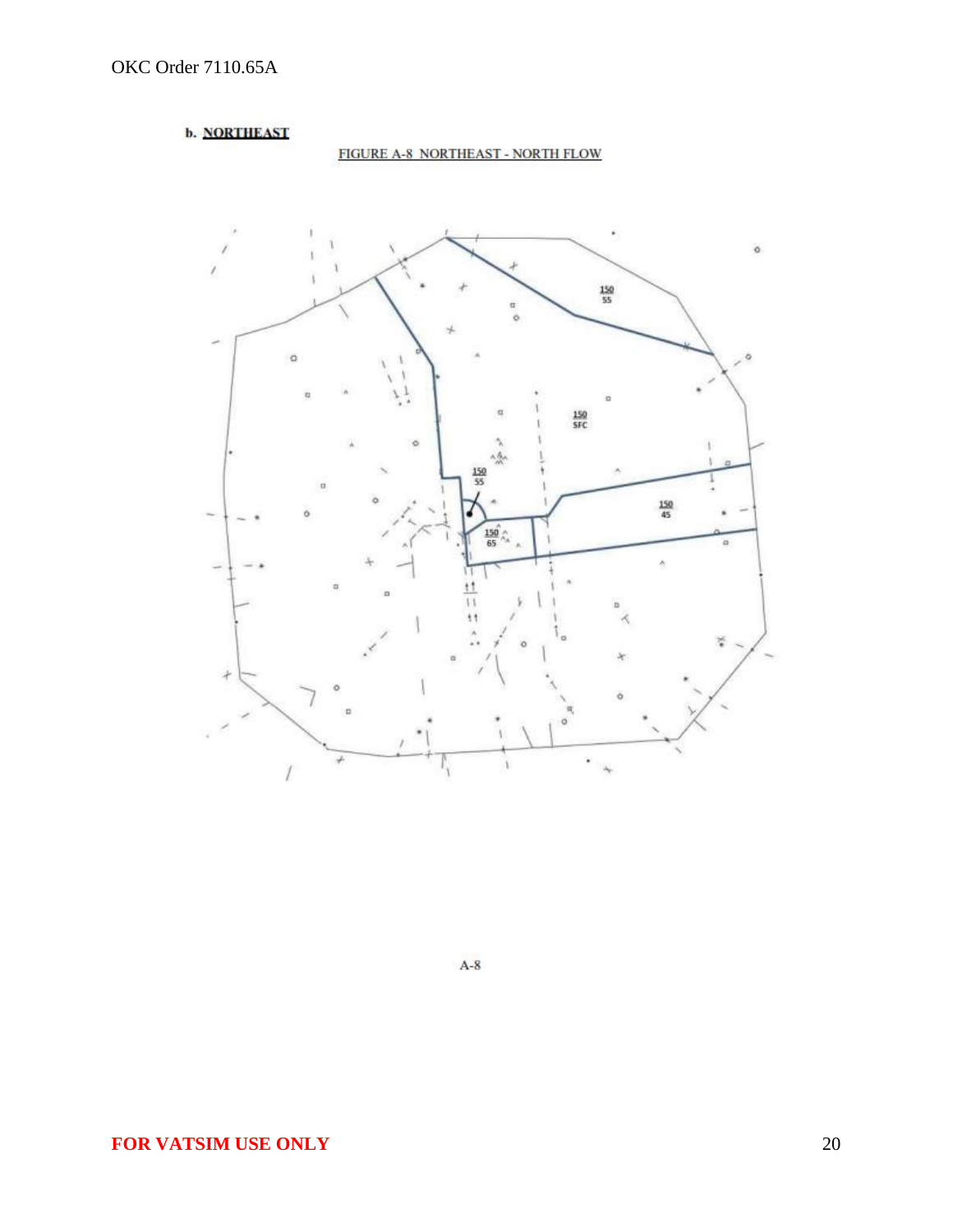c. FINAL

### FIGURE A-9 FINAL - NORTH FLOW

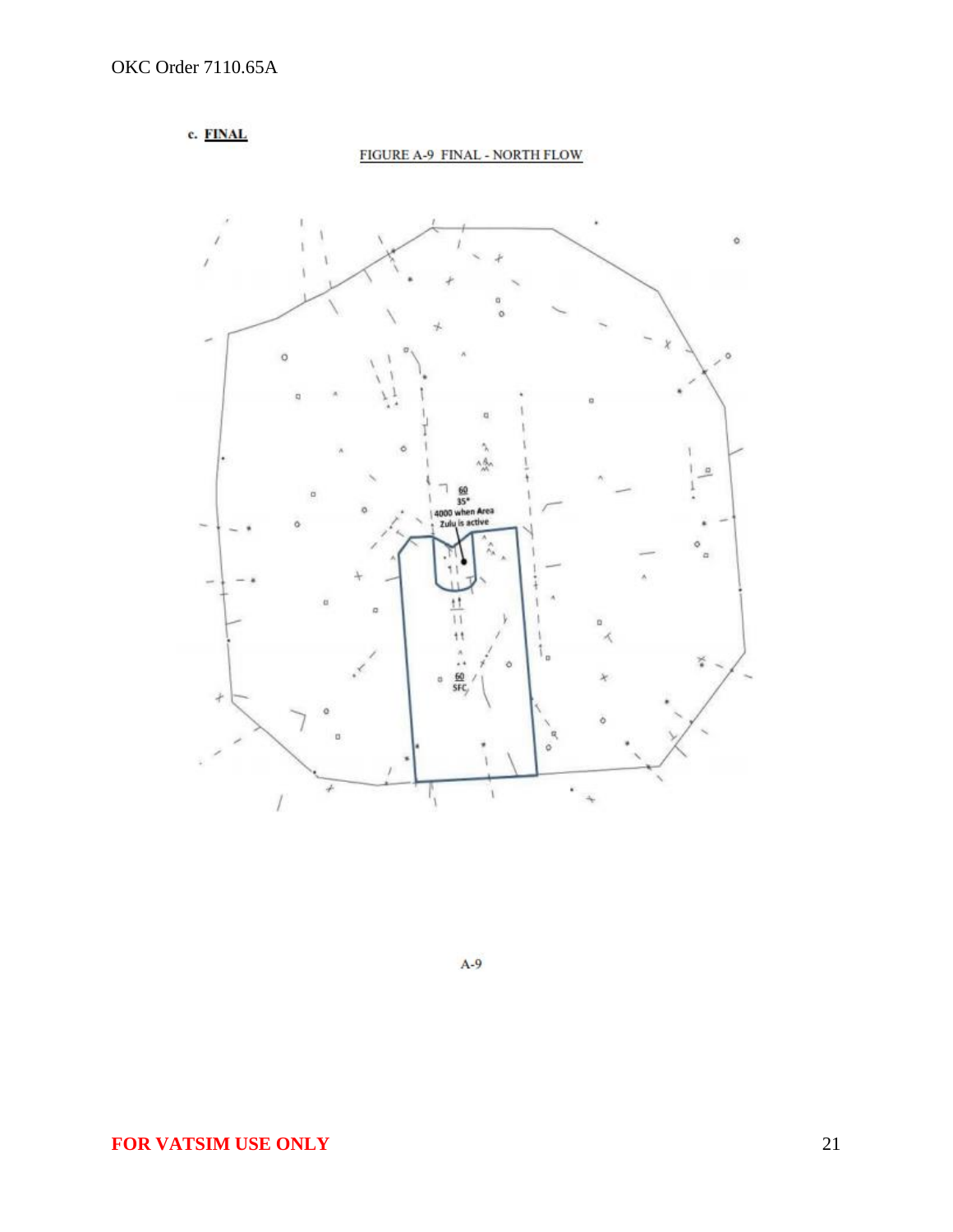# d. NORTHWEST



FIGURE A-10 NORTHWEST - NORTH FLOW



 $A-10$ 

 $\circ$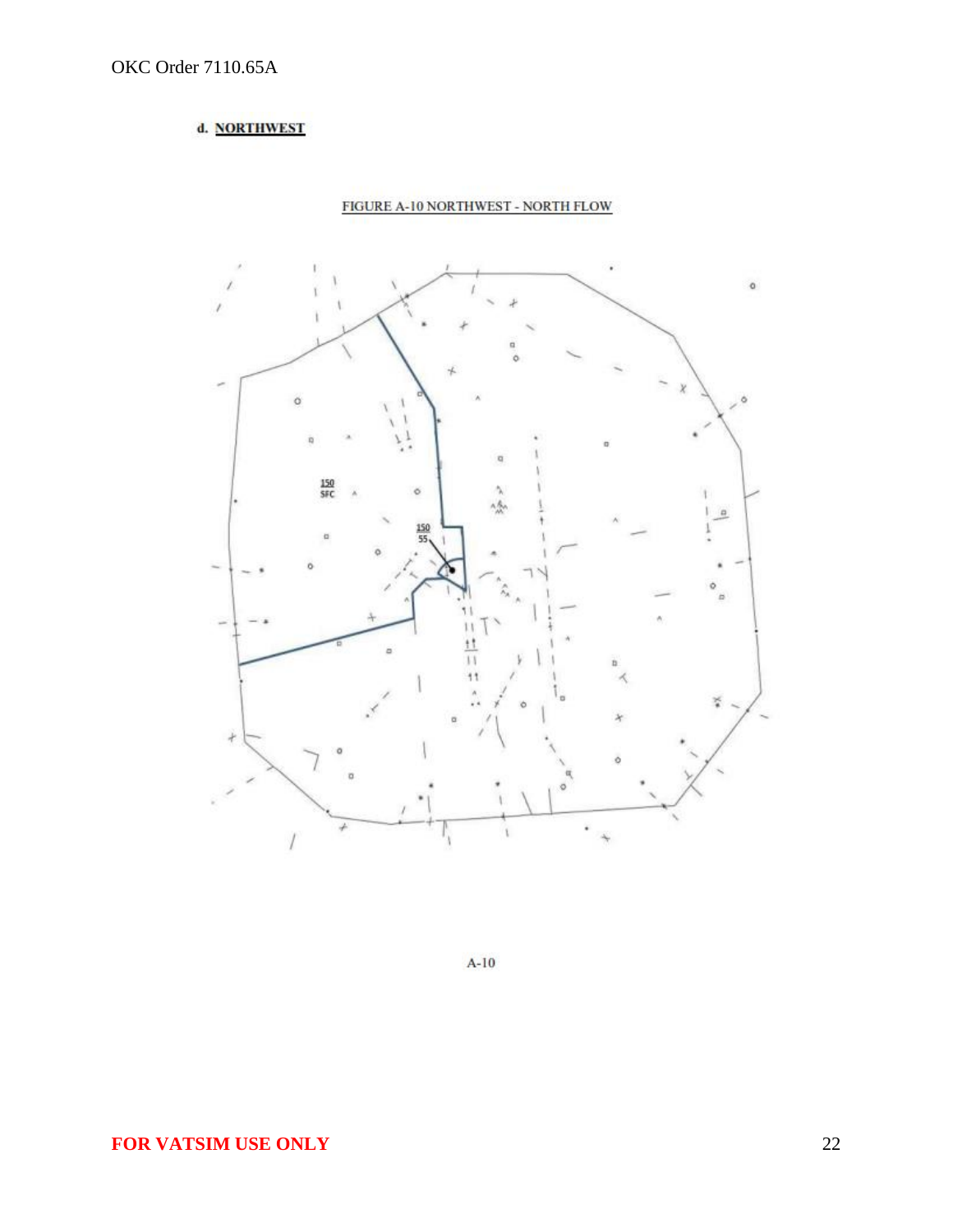e. SOUTHWEST





 $A-11$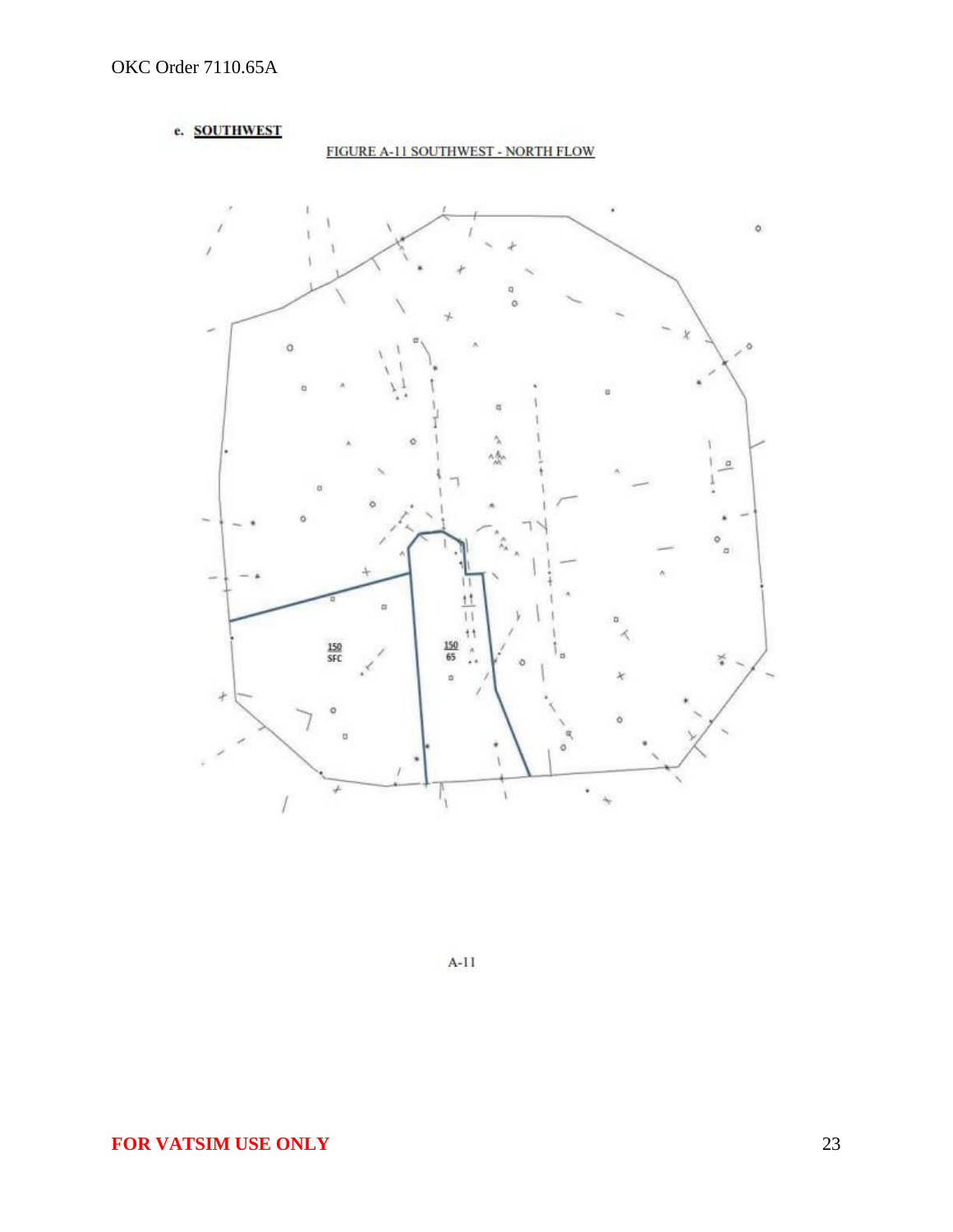# f. SOUTHEAST

# FIGURE A-12 SOUTHEAST - NORTH FLOW

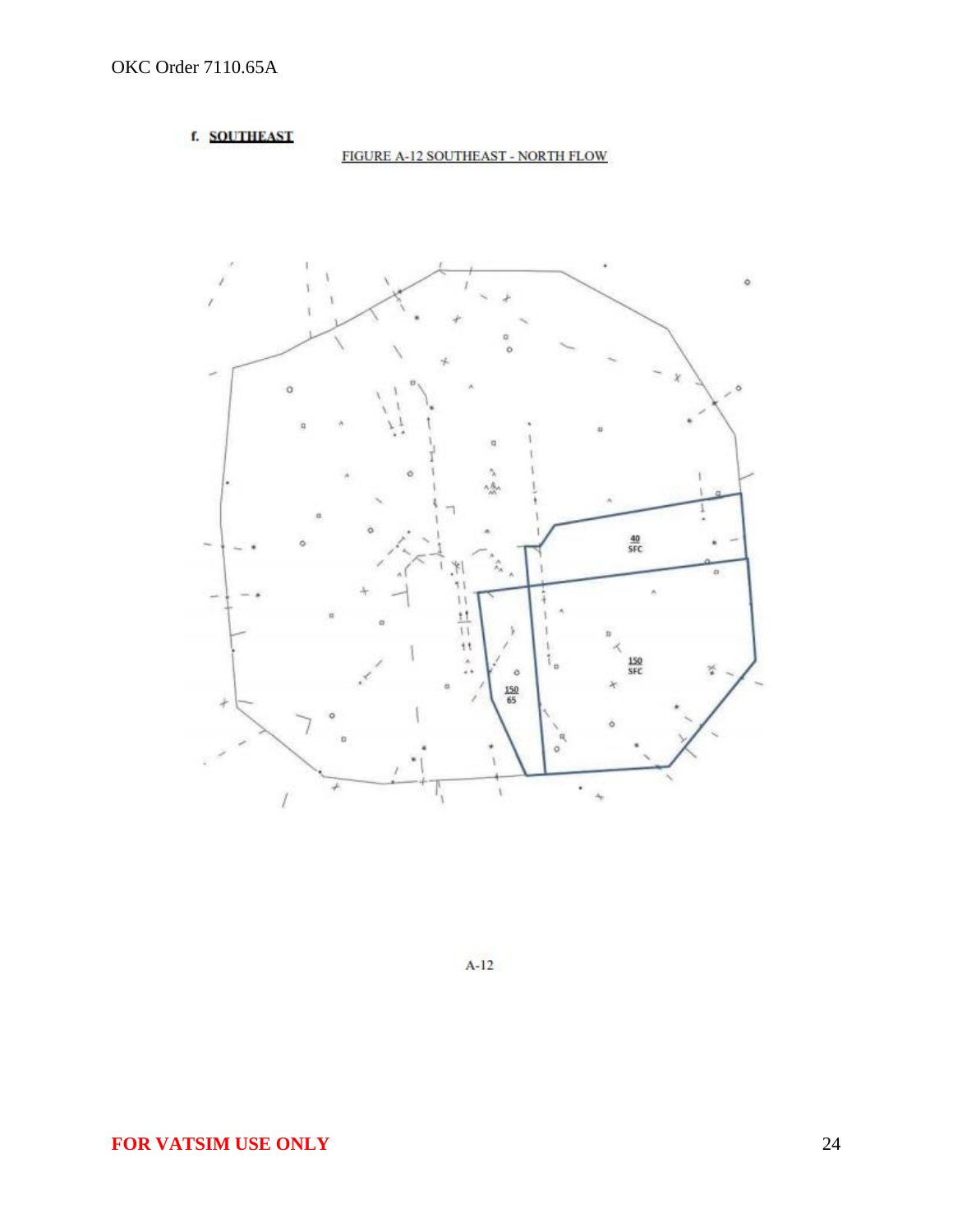## g. STILLWATER SHELF

Note: The airspace depicted surface to 5000 MSL belongs to Kansas City Center



## $A-13$